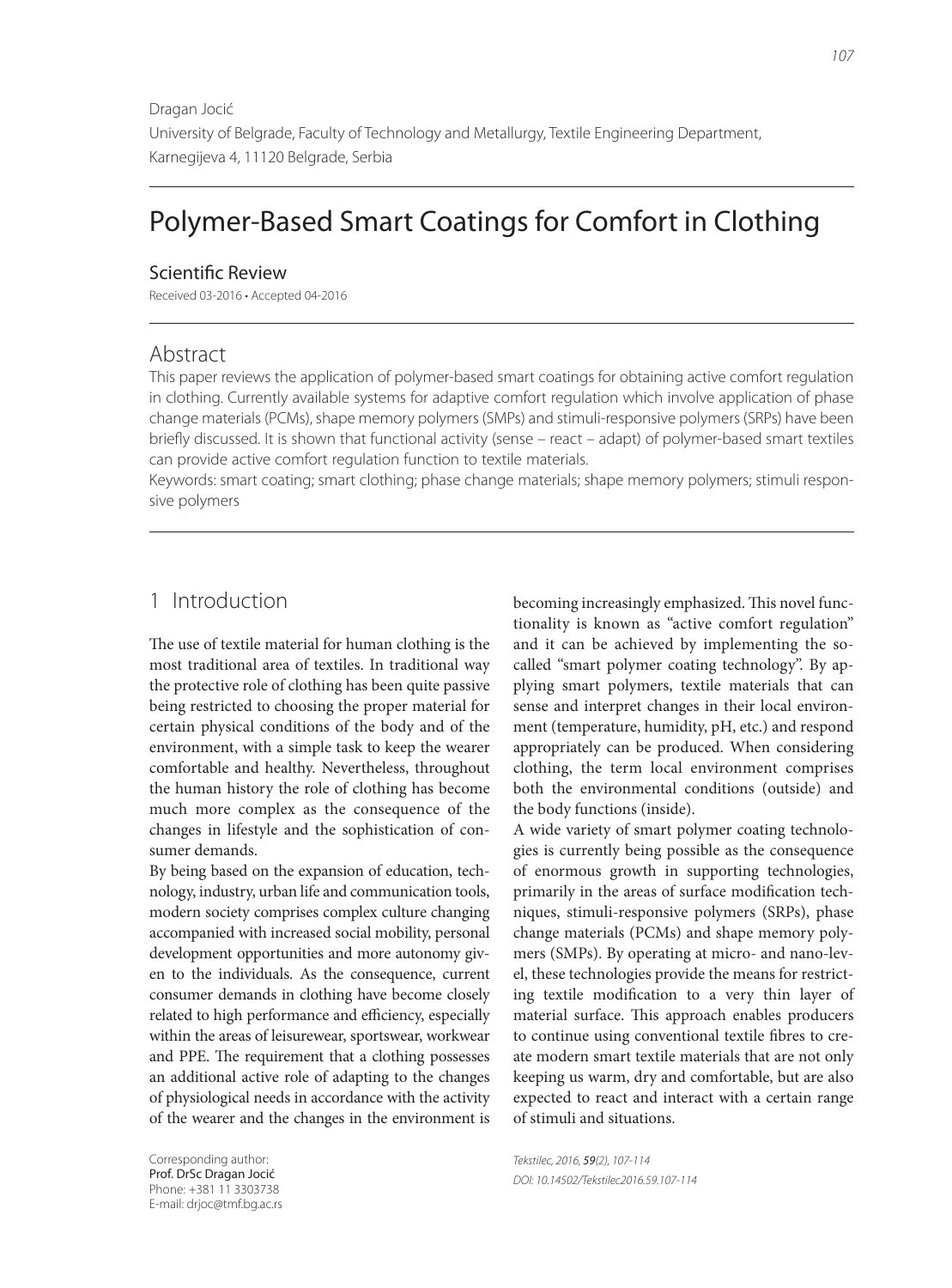## 2 Thermal Comfort Ability of Clothing

Although there is no single determination of comfort, it is well known that thermal resistivity and moisture dissipation in all their forms play a significant role in providing overall comfort. Mecheels [1] has described wear comfort as a measure of how well a clothing assists the functioning of the body, or at least impairs it to a minimum degree. As a clothing is directly in contact with the human body, it interacts with the body continuously and dynamically during wear, which stimulates mechanical, thermal, and visual sensations. This has been termed by Li [2] as sensory comfort which is a relatively new area in clothing comfort research.

### 2.1 Factors of Thermal Comfort in Clothing

In general, thermal comfort depends on the interaction between three sets of factors: environmental factors (air temperature, air motion, ambient air relative humidity and mean radiant temperature), physiological factors (e.g. metabolic heat) and clothing factors (insulation, permeability, design elements). Taking into consideration main factors of thermal comfort, it can be considered that proper insulation by clothing is obtained by ensuring thermal balance of the human body despite changes in the ambient temperature and humidity, as well as in the metabolic heat production as the result of the wearer's activity [3]. Generally, the perception of clothing comfort is positively related to warmth and negatively to dampness [4].

A key function of clothing in terms of thermal comfort is insulation. Clothing creates a certain microclimate around the human body, which is mostly determined by the volume of air enclosed in the fabric and between the fabric and the skin. Hence, the easiest way to achieve thermal comfort is to ensure that the insulation property of a clothing being worn is appropriate.

In achieving appropriate insulation, i.e. thermal comfort, breathability and moisture management of a garment are the most important parameters. Breathability and moisture management are closely interrelated. If clothing is not breathable, vapour and excess heat cannot escape from the body, thus limiting the ability of the wearer to maintain an ideal microclimate. Therefore, a clothing must be able to transport the moisture away from the skin and allow that the vapour passes through the fabric and

evaporate to the ambient. The rate at which this process occurs determines how breathable textile material is.

Since a clothing creates certain microclimate around the human body, which affects the human feeling of comfort, the air temperature between the body and the first layer of clothing is the determining factor for comfort feeling. However, the optimum level of this temperature is determined by human physical activity, and it is greatly influenced by the level of health, age, physical fitness and general metabolism of any individual. The more intense the activity of the wearer is and the more extreme the environment conditions are, the higher is the impact of clothing on thermoregulation.

### 2.2 Active vs. Passive Thermoregulation

Based on the ability to respond to the environmental parameters changes, textiles with thermoregulation function could be divided into passive and active. The well-known passive thermoregulation property is present in conventional textiles (e.g. silk or wool) which are able to warm or cool depending on the environmental conditions. It can be achieved also with textiles made of special fibres (e.g. hollow fibres for warming) or with special textile structure (e.g. three-dimensional structure constructions), as well as with functional multilayer clothing systems (e.g. 1st layer – good vapour and air permeability; 2nd layer – warmth isolation; 3rd layer – protection from environmental conditions: wind, rain).

Active thermoregulation is achieved by the products with ability to optimise and assist thermoregulation capability of the wearer by providing conditions for warming the body when the temperature drops, or cooling it when the temperature rises, thus actively keeping the balance of the human body micro-climate temperature. The main challenge for active comfort regulation function is that it must be capable of supporting wide variety of microclimate variations caused by both environmental factors and physiological factors to enable spontaneous regulation of clothing performance in a desirable manner when environmental conditions change. Hence, responsive and adaptive functions of smart clothing must be capable of supporting the abrupt microclimate changes, especially during exercise or in extreme environmental (cold and heat) conditions.

Tekstilec, 2016, 59(2), 107-114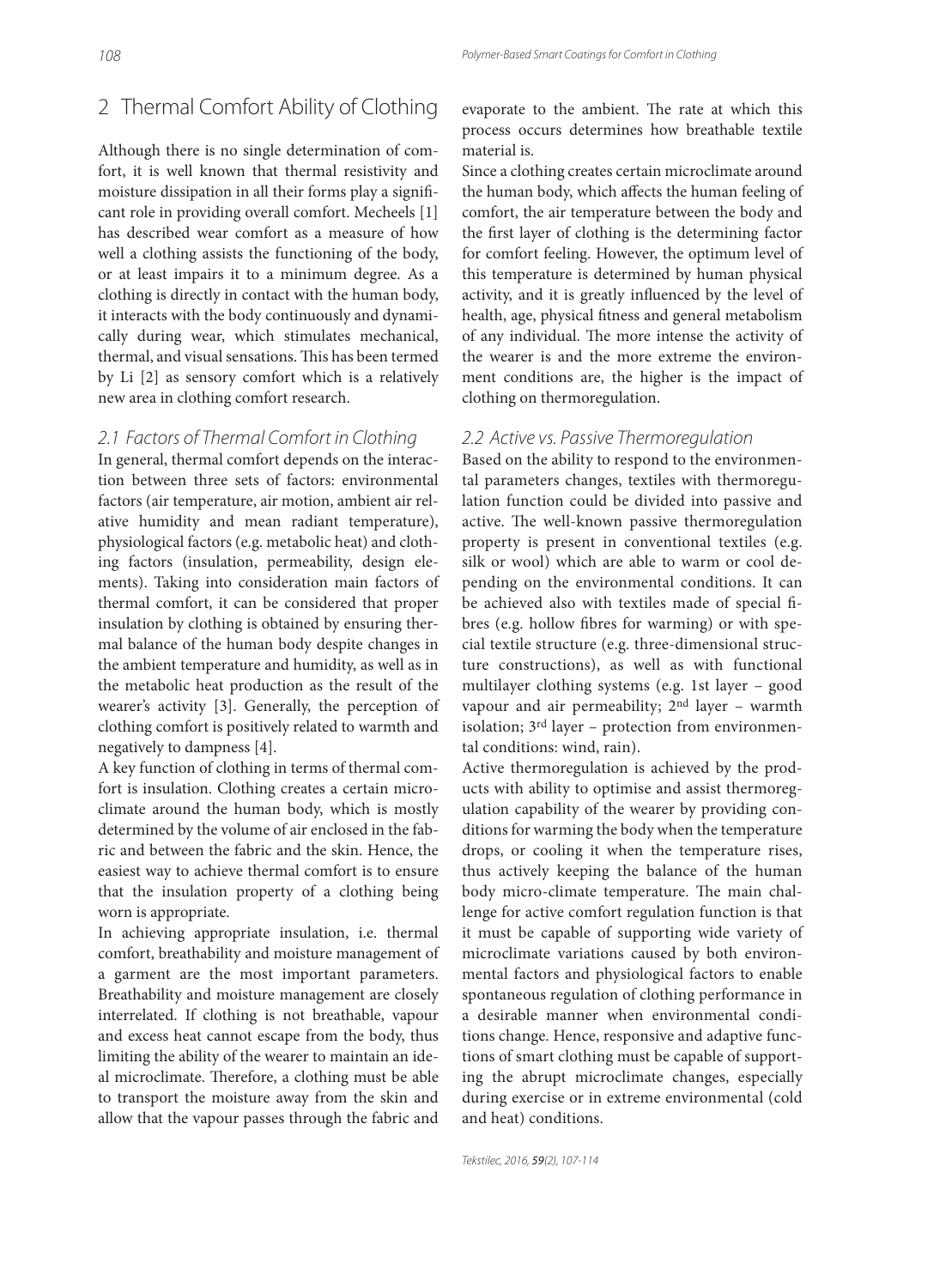## 3 Technologies for Active Comfort Regulation

There are two main principles through which active thermoregulation functionality of textile fabrics can be achieved: (1) incorporation of the materials capable of absorbing and/or releasing heat; (2) incorporation of the materials capable of sensing temperature changes in the environment, and responding appropriately by adapting fabric insulation capability through providing changes in its breathability and moisture management (i.e. active permeability control). Both principles are involved in current smart polymer-based coating systems for active comfort regulation, which are based on the application of phase change materials (PCMs), shape memory polymers (SMPs) and stimuli-responsive polymers (SRPs). All these materials possess the ability to sense and react thermally, so they can be ranked as smart materials.

### 3.1 Phase Change Materials (PCMs)

Phase change materials (PCMs) are the substances that possess the ability to change their physical state – for example, from a solid to a liquid – in response to temperature changes within a rather narrow temperature range. During phase transitions (i.e. as a phase change takes place) PCMs store, release or absorb energy in a form of latent heat. In simple words – PCMs are basically the materials that absorb lots of heat from their environment when it is warm and then release it when it becomes cold. The ability of PCMs to control the heat flow "in and out" makes them very suitable as a source of heat storage for active comfort regulation of textile materials and clothing [5‒7].

In practice, when PCMs in a clothing are heated (by the wearer's activity or warm environment), they liquefy. During this process, PCMs absorb excess heat and create a cooling effect. As the body of the wearer cools down, PCMs change from a liquid to a solid state and release heat which keeps the wearer warm. In such a way, the clothing system can adapt by itself to variable thermal needs (i.e. the activity level of the wearer and the ambient temperature). This exciting property of PCMs is recognized as very useful in producing protective garments for all kinds of weather – from the strongest winter to the hottest summer. A wide spectrum of phase change materials is currently available, with different heat storage capacity and phase change temperature. For a suitable application

of PCMs in textiles, the phase change temperature must be within a comfort range of humans, namely between 15 and 35 °C. PCMs that fulfil the above mentioned requirement are different kinds of paraffin waxes (mixture of mostly straight-chain  $n$ -alkanes) and linear long chain hydrocarbons (e.g. n-octadecane, n-hexadecane, n-eicosane etc.), which are usually combined to give the desired physical properties and reach required temperature stability. Another important PCM for textile applications is low cost commercial paraffin wax polyethylene glycol (PEG) of variable molecular weight. Other attractive candidates for textile applications are: fatty acids and their binary mixtures, polyalcohols and polyalcohol derivatives and hydrated inorganic salts.

The major disadvantage for the application of PCMs in textile field is the need for containers to prevent the leakage of PCMs. Therefore, since PCMs are under certain conditions in liquid state, they are usually not directly applied to textile material, but they are mostly first encapsulated and further applied in the form of microcapsules – small polymeric spheres with diameters of only a few micrometres (typically they are  $20-40 \mu m$  in diameter) [8-9]. In their application to textile materials, PCM-microcapsules can be either permanently locked in fibre structure (applied during synthetic fibre forming spinning) or coated onto the surface of a textile structure (chemical finishing). For application of PCM-microcapsules by coating, a coating composition must be prepared, which includes PCM-microcapsules, a surfactant, a dispersant, an antifoam agent, and a polymeric mixture (as thickener and binder). An alternative method is incorporation of PCM-microcapsules in the form of continuous film to the textile material surface by using coating with polymers such as acrylic, polyurethane, etc. PCMs can be applied to textile material also by lamination. In that case PCM-microcapsules are incorporated into a thin polymer film which is in the next stage of production applied to the inner side of the fabric system by lamination process.

Apart from imparting active comfort regulation property to textile material, PCM-microcapsules can adversely affect other comfort-related properties of textiles, especially when coating results in drastic changes in the surface characteristics of materials as the consequence of the increased quantity of microcapsules applied. The fabric can become stiff and moisture-impermeable, consequently reducing fabric softness and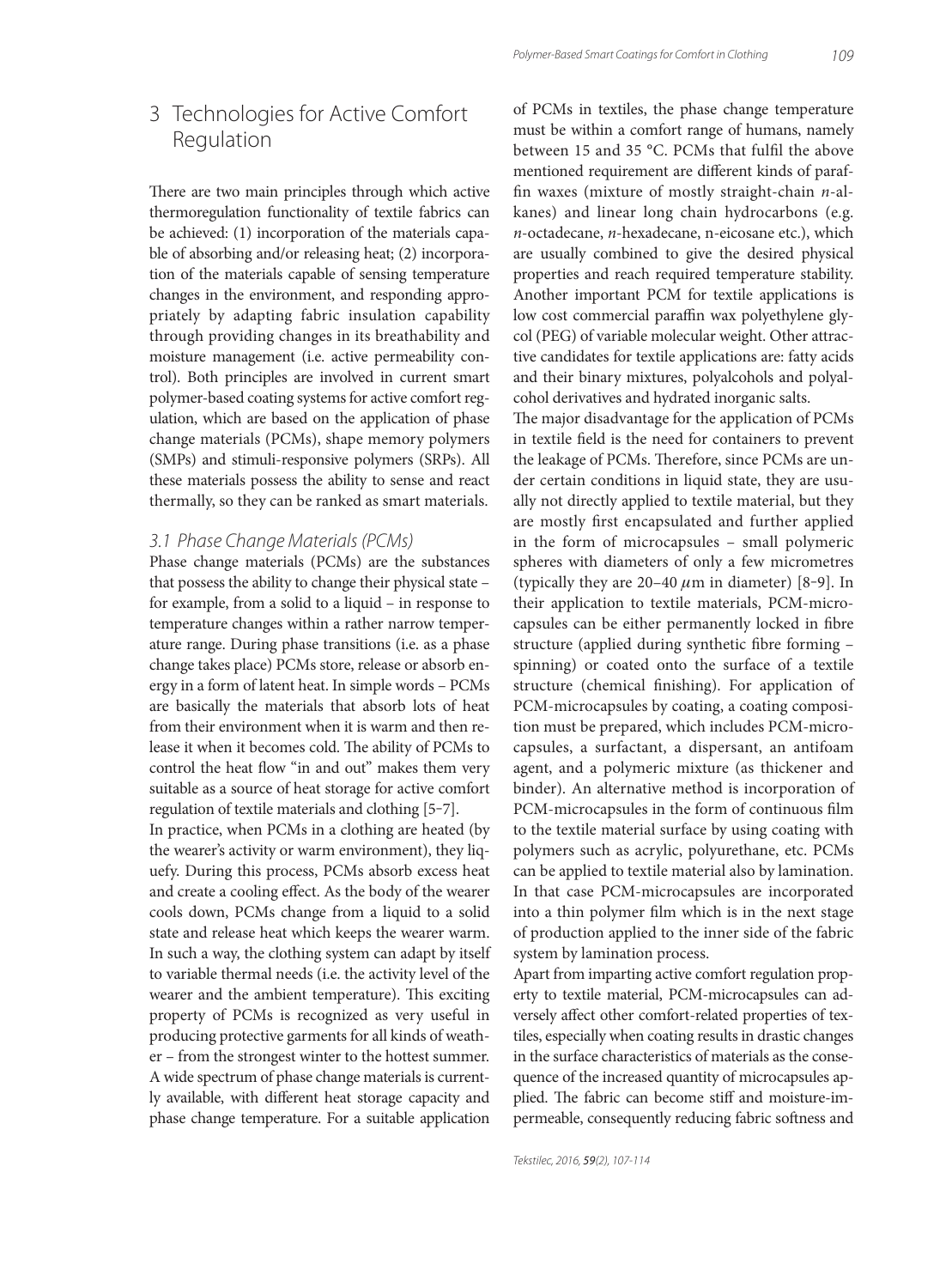flexibility, and impairing breathability and moisture transport properties. Therefore, the properties of fabrics treated with PCM-microcapsules need to be seriously assessed before use in a garment [10–11].

Thermally active materials made by PCM-microcapsules coating are able to improve wear comfort of a garment by active thermal insulation, i.e. by controlling the heat flux through the garment layers and adjusting it to the variable thermal circumstances (activity level and ambient conditions). The functionality of such material is based on a buffering effect that PCM-microcapsules have against temperature changes which provides an enhanced thermal capacity in addition to the existing passive insulation characteristic of the garment system. However, it must be noted that the clothing layer (or layers) containing PCMs must go through the transition temperature range before the phase change in PCMs occurs, and either release or absorb heat (depending on the ambient conditions). This means that the active comfort regulation cannot be achieved under steady-state thermal conditions, so the wearer has to impose some activity to cause the change of the temperature of the PCMs containing fabric. The need of PCMs for constant charging and recharging is the main reason that PCM-microcapsule coated clothing is mainly used for active wear, work wear and outdoor sports apparel.

#### 3.2 Shape Memory Polymers (SMP)

Shape memory materials (SMMs) are a set of materials that, due to an external stimulus, can change their shape from some temporary deformed shape to a previously 'programmed' shape [12]. The shape change is activated most often by changes in the surrounding temperature, but with certain materials stress, magnetic field, electric field, pH-value, UV light and even the presence of water can also be a triggering stimulus.

Among various available shape memory materials, shape memory polymers (SMPs) are suitable for producing smart coatings for textiles. Nevertheless, the shape memory effect of SMPs is not related to a specific material property of single polymers, but to specific polymer systems that possess shape memory properties. The shape memory effect results from a combination of the polymer structure and the polymer morphology together with the applied processing and programming technology  $[13-15]$ . The most readily available SMP for use in textiles is the segmented polyurethane (SMPU) system which is a two-phase heterogeneous structure consisting of a rigid fixed phase and a soft reversible phase. The reversed phase is used to hold the temporary deformation and the fixed phase is responsible for memorizing the permanent shape. The permanent shape can be memorized and recovered automatically from the temporary deformation with the trigger of heating [16].

Since the most common stimulus in SMP applications is heat (i.e. the change in the environmental temperature), the most often reported research on their application in textiles is for thermoregulation, i.e. active comfort control [17]. SMPs can be incorporated in the form of films in multilayer garments for protective clothing, sportswear or leisurewear. Using a composite film of shape memory polymer as interlining (i.e. membrane) in multilayer garments, outdoor clothing could have adaptable thermal insulation and be used as a performance clothing with variable – adaptable thermal insulation values [18].

The principle of active comfort regulation is based on the ability of SMP film (or coating) to undergo a large change in moisture permeability across the glass transition temperature  $(T<sub>o</sub>)$  or the soft segment crystal melting point temperature  $(T_{\text{ms}})$ . Based on the  $T_p/T_{\text{ms}}$  set at room temperature, the SMP can have low moisture permeability below the  $T_g/T_{\text{ms}}$ (in the glassy state) and high moisture permeability above  $T_p/T_{\text{ms}}$  (in the rubbery state). The same principle applies to SMP coated textiles. The permeability of a coated fabric changes as the wearer's environment and body temperature change. When the wearer's body temperature is low, the fabric remains less permeable, restricting the loss of body warmth and thus keeping the body warm. When the body temperature rises as the consequence of certain activity (and it starts sweating), the SMP coated textile allows the water vapour to escape into the environment (i.e. releasing heat to the environment) because its moisture permeability becomes very high with increasing body temperature.

As an alternative to the use of films and lamination, SMP can be directly used as a finishing agent (by coating) for application on textile fabrics. Nevertheless, the area of coating of SMP to textiles is relatively new and reported developments are scarce. One promising method is based on a highly adhesive resin coating solution by dissolving polyurethane SMP in dimethylacetamide  $[19]$  or grafting to cotton  $[20-21]$ and wool [22] fabrics. The coating process is reported as being highly efficient as already a small content of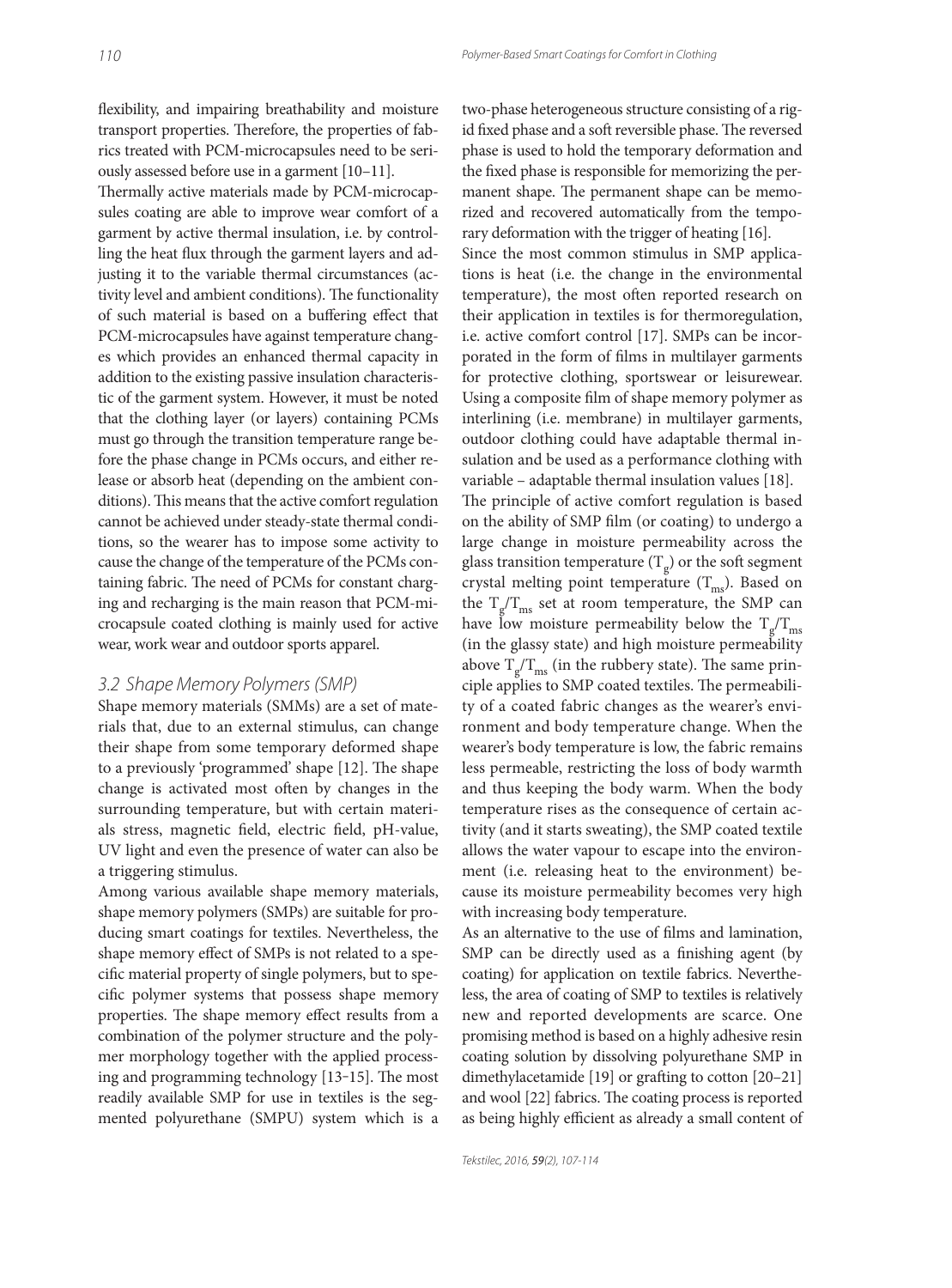SMP is sufficient to transfer the shape memory effect to the fabric. Hu et al. [23] proposed the general mechanism for coating textile with SMP, based on the cross-linking between the SMP network itself and the fibre, which can form the net-points and the soft segments of SMP serve as switches. Thus, the shapememory effect from SMP can be transferred to the fabric and maintain its durability during washing. Currently, the application of SMPs on fabrics/garments to develop smart textiles is a very promising area, which has tremendous potential. It has attracted enormous attention, but technologically it can be still considered very challenging.

### 3.3 Stimuli-Responsive Polymers (SRPs)

One of the approaches to obtain active comfort regulation in smart textiles is based on the use of stimuli-responsive polymer (SRP) coatings integrated into the fabric structure. The main challenge of this approach is to integrate SRP durably to textile material surface in such a manner that they still retain the responsive behaviour.

In recent times, an increasing amount of research has been done on functional finishing of textile materials by incorporating stimuli-responsive polymeric systems. Hu et al. [24] comprehensively elucidated the applications of SRPs in the textile and clothing sector, together with the assessment of the associated constraints in fabrication processes for textiles and their potential applications in the near future. Another extensive review deals with the temperature responsive SRPs and their application in textiles [25]. Both reviews give special attention to the systems for improving comfort in clothing by active comfort regulation and, apart from reviewing possibilities of PCMs and SMPs, pay special attention to the thermal/pH-responsive polymeric hydrogels.

Hydrogels are widely used in a variety of applications and are usually defined as three-dimensional crosslinked polymeric networks that can imbibe large amounts of water [26–27]. If hydrogel is prepared from stimuli-responsive polymers, it adds functionality and displays changes in solvation in response to certain stimuli such as temperature, pH, ionic strength, light, and electric field. Hydrogels responsive to temperature and pH have been the most widely studied systems since these two factors have a physiological significance. Versatile dual responsive hydrogels have been reported mainly for biomedical applications and the numbers of reviews coming up in this area in recent times address the latest developments  $[27-30]$ . The fact of special interest for the application in smart textiles is that responsive hydrogel exhibits specific volume phase-transition (swelling and shrinking) properties which can be triggered by various stimuli (temperature, pH, humidity etc.). Incorporation of responsive hydrogels (i.e. microgels) to the surface of textile materials enables switching (on/off) of various properties of a material  $[31]$ . Currently, most of the studies of synthetic temperature-responsive polymers focus on poly(N-isopropylacrylamide), poly(N-alkylacrylamide), poly(N-vinylcaprolactam), poly(vinylmethyl ether) and their derivatives [32]. Among these polymers, poly(N-isopropylacrylamide) (poly-NiPAAm) is the most widely explored as it has the peculiarity of possessing LCST (a reversible coil to globule transition in solution when the temperature is set beyond the so-called lower critical solution temperature) in the physiological range (~32 °C), which is notably important for biomedical or clothing applications [30, 33].

The origin of poly-NiPAAm temperature sensitivity has been fully explained by the cooperative hydration mechanism [34]. Below LCST, the amide group binds water molecules via hydrogen bonding (i.e. it hydrates to form an expanded structure); above LCST, hydrogen bonds break and the polymer expels water and precipitates (i.e. its chains dehydrate to form a shrunken structure). The result of copolymerization of poly-NiPAAm with an ionisable polymer, such as chitosan, is a microgel that is responsive to both temperature and pH. However, because of its hydrophilic nature (affected by pH), the incorporation of chitosan bearing a large amount of hydrophilic groups into the poly-NiPAAm hydrogel network is expected to greatly influence the above explained interactions.

It has been shown that efficient incorporation of the surface modifying system based on responsive poly-NiPAAm/chitosan microgel (PNCS) into a textile material (cotton or polyester) can be done from aqueous microgel dispersion by simple pad-dry or paddry-cure procedure. Microgel could impart responsive moisture management properties to cotton, transforming it to an advanced material which could improve wear comfort when used for clothing [35– 36]. SRP microgel particles are confirmed to exhibit a reversible phase transition (expansion – contraction) by varying their size more than threefold between temperature above and below LCST [37]. Once incorporated into textile material surface, it is likely that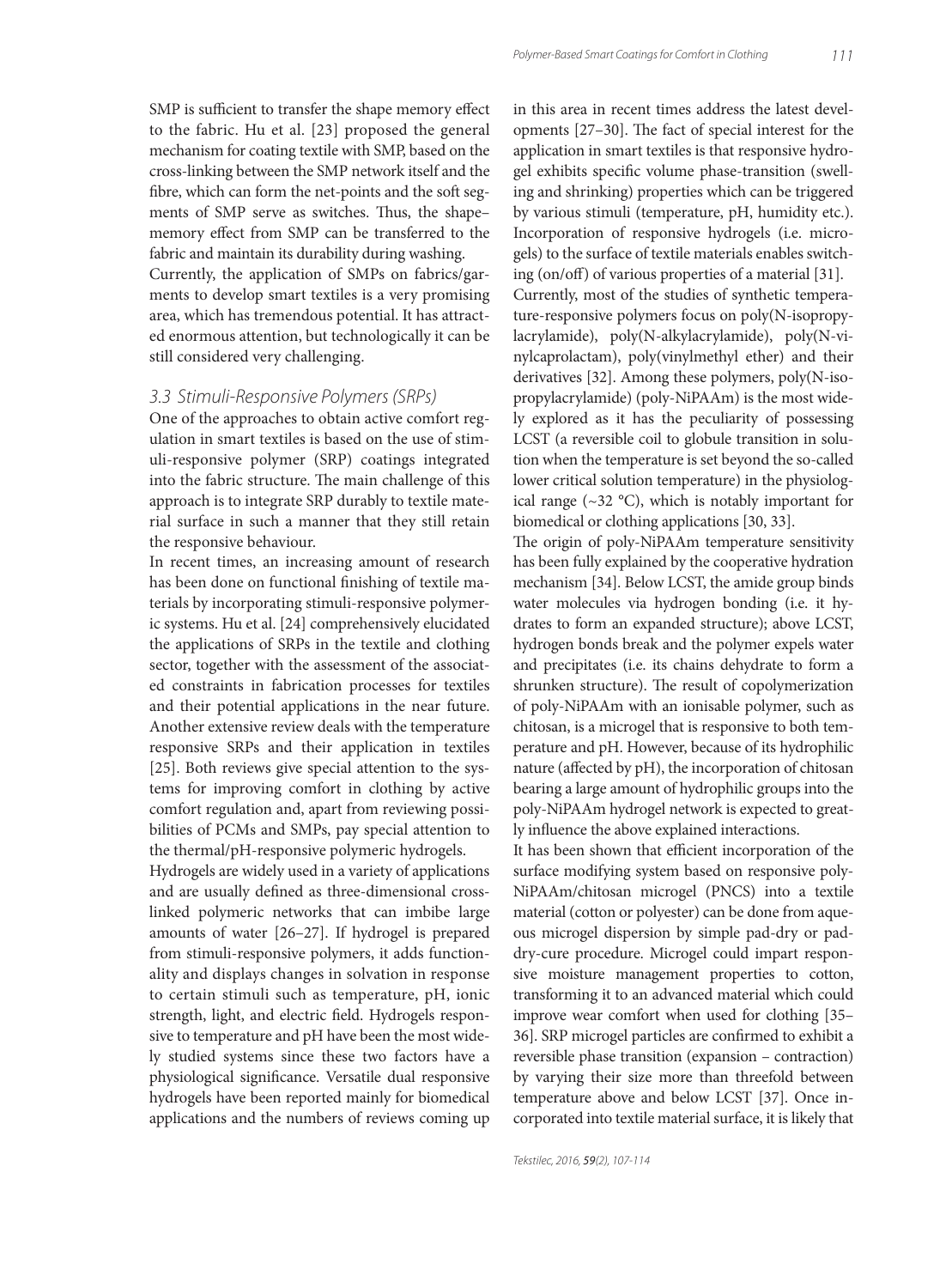the SRP microgel particles act as a sensor of temperature and as a valve to regulate the water vapour permeability of the fabric, thus enabling control of moisture content and moisture transmission properties of a modified fabric with small temperature variation in the physiological range. Since moisture permeability is the most important criteria to evaluate textile fabric comfort ability, the water vapour transmission (WVT) values for cotton and PES fabrics coated with poly-NiPAAm/chitosan microgel at low and high relative humidity (R.H.) and temperatures below and above LCST of the microgel have been measured [38– 41]. The studies of other research groups with similar microgel system have shown temperature-responsiveness of cotton fabric in terms of higher WVT values at higher temperature [42–43].

Since water presence is the driving force for temperature responsiveness of microgel, different behaviour can be observed at low and high relative humidity (R.H.). At low R.H. values (50% and 65%), since there is not enough ambient humidity available, the microgel particles are in "dry" state and the modified textile fabrics do not show obvious temperature response (or at least it is not macroscopically observable), thus showing very similar behaviour to untreated material. However, at high R.H. values (80%, 90% or 95%), when enough humidity is available, there are noticeable differences in the modified textile fabrics behaviour in response to temperature change. Even though the differences in WVT can be considered as rather small, they clearly imply the responsive property of materials coated with microgel particles. Nevertheless, the WVT values confirm that the moisture permeability of coated fabrics is not present continuously (i.e. passively), but it could be activated ''on demand'' by sensing the stimuli (temperature and humidity) in immediate surroundings, thus reacting to the human activity level or changing ambient conditions.

These properties can meet the demands for improved water vapour permeation at higher temperature and humidity for use in clothing and can be considered as an important step in the development of materials for the so-called "responsive performance apparel".

## 4 Conclusion

Polymer-based smart coatings currently provide great potential in obtaining textile materials, i.e. clothing with active comfort regulation properties.

Thermally active materials made by applying PCMmicrocapsule coating are able to improve wear comfort of a garment by active thermal insulation, i.e. by controlling the heat flux through the garment layers and adjusting it to the variable thermal circumstances (activity level and ambient conditions). The processes of active permeability control in the SMP and SRP coated textiles are based on their ability to act as a switch to control the transmission of water vapour. The wearer's comfort can be improved if the material possesses high water vapour permeability at higher temperature and low water vapour permeability at lower temperature. At temperatures below the switching temperature, the SMP/SRP coating on the material surface exists in glassy/expanded state, while at higher temperatures it exists in a rubbery/collapsed state. Thus, the SMP/SRP coated fabrics could have water vapour permeability controlled by closing and opening the permitting passages for the water vapour transport through the material as the consequence of drastic polymer changes with the variation of temperature. By blocking the pores, they could also form a physical barrier to wind and water, which could be very useful for rainwear and foul weather clothing.

The potential future benefits of apparel adaptive comfort regulation by smart coatings involving application of phase change materials (PCMs), shape memory polymers (SMPs) and stimuli-responsive polymers (SRPs) are significant. Hence, the use of the polymerbased smart coatings for improvement of comfort will undoubtedly continue to expand into apparel applications. Nevertheless, all available technologies do have their limitations and still have potential to develop.

### References

- 1. MECHEELS, Jürgen. Körper-Klima-Kleidung: Wie funktioniert unsere Kleidung. Berlin : Schiele & Schön; 1998, 19–30.
- 2. LI, Yi. The science of clothing comfort. Textile Progress, 2001, **31**(1–2), 1–135, doi: 10.1080/ 00405160108688951.
- 3. TUĞRUL OĞULATA, Ramazan. The effect of thermal insulation of clothing on human thermal comfort. Fibres & Textiles in Eastern Europe, 2007, **15**(2), 67–72.
- 4. LI, Yi. Perceptions of temperature, moisture and comfort in clothing during environmental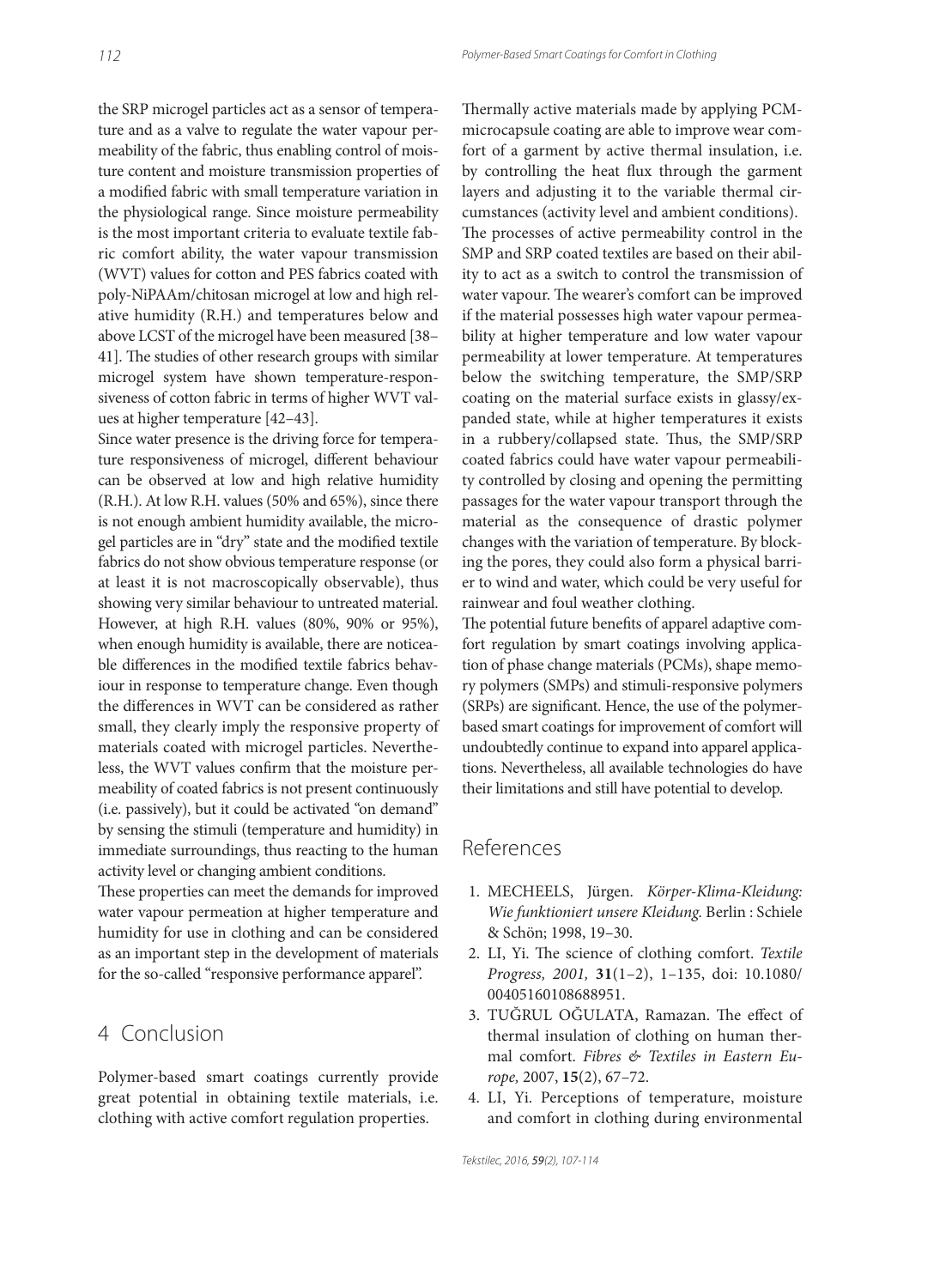transients. Ergonomics, 2005, **48**(3), 234–248, doi: 10.1080/0014013042000327715.

- 5. GEETHAMALINI, R. The role of phase change material in textiles. Melliand International, 2006, **12**(2), 118–121.
- 6. MONDAL, Subrata. Phase change materials for smart textiles - An overview. Applied Thermal Engineering, 2008, **28**(11‒12), 1536–1550, doi: 10.1016/j.applthermaleng.2007.08.009.
- 7. SARIER, Nihal, ONDER, Emel Organic phase change materials and their textile applications: An overview. Thermochimica Acta, 2012, 540, 7–60, doi: 10.1016/j.tca.2012.04.013.
- 8. NELSON, Gordon. Application of microencapsulation in textiles. International Journal of Pharmaceutics, 2002, **242**(1‒2), 55–62, doi: 10.1016/s0378-5173(02)00141-2.
- 9. SARIER, Nihal, ONDER, Emel. The manufacture of microencapsulated phase change materials suitable for the design of thermally enhanced fabrics. Thermochimica Acta, 2007, 452(2), 149-160, doi: 10.1016/j.tca.2006.08.002.
- 10. SHIN, Younsool, YOO, Dong-Il, SON, Kyunghee. Development of thermoregulating textile materials with microencapsulated phase change materials (PCM). IV. Performance properties and hand of fabrics treated with PCM microcapsules. Journal of Applied Polymer Science, 2005, **97**(3), 910–915, doi: 10.1002/app.21846.
- 11. YING, Bo-an, KWOK, Yi-LI, LI, Yi, ZHU, Qingyong, YEUNG, Chap-yung. Assessing the performance of textiles incorporating phase change materials. Polymer Testing, 2004, **23**(5), 541– 549, doi: 10.1016/j.polymertesting.2003.11.002.
- 12. HONKALA, M. Introduction to shape memory materials. In: Intelligent textiles and clothing. Edited by Heikki Mattila. 2006. Cambridge : Woodhead Publishing, 85–103, doi: 10.1533/ 9781845691622.2.85.
- 13. LENLEIN, Andreas, KELCH, Steffen. Shapememory polymers. Angewandte Chemie International Edition, 2002, **41**(12), 2034–2057, doi: 10.1002/1521-3773(20020617)41:12<2034:aidanie2034>3.0.co;2-m.
- 14. MENG, Herper, LI, Guoqiang. A review of stimuli-responsive shape memory polymer composites. Polymer, 2013, **54**(9), 2199–2221, doi: 10.1016/j.polymer.2013.02.023.
- 15. LIU, C., QIN, H., MATHER, P.T. Review of progress in shape-memory polymers. Journal of

Materials Chemistry, 2007, **17**(16), 1543–1558, doi: 10.1039/b615954k.

- 16. HU, Jinlian. Shape memory textiles. In: Shape memory polymers and textiles. Edited by J. Hu. Cambridge : Woodhead Publishing, 2007, 305– 337, doi: 10.1533/9781845693060.305.
- 17. HU, J., MONDAL, S. Temperature sensitive shape memory polymers for smart textile applications. In: Intelligent textiles and clothing. Edited by Heikki Mattila. Cambridge : Woodhead Publishing, 2006, 104–123, doi: 10.1533/ 9781845691622.2.104.
- 18. HU, J., MONDAL, S. Study of shape memory polymer films for breathable textiles. In: Intelligent textiles and clothing. Edited by Heikki Mattila. Cambridge : Woodhead Publishing, 2006, 143–164, doi: 10.1533/9781845691622.2.143.
- 19. STYLIOS, George K. Engineering textile and clothing aesthetics using shape changing materials. In: Intelligent textiles and clothing. Edited by Heikki Mattila. Cambridge : Woodhead Publishing, 2006, 165–189, doi: 10.1533/ 9781845691622.2.165.
- 20. LIU, Yeqiu, HU, Jinlian, ZHU, Yong, YANG, Zhuohong. Surface modification of cotton fabric by grafting of polyurethane. Carbohydrate Polymers, 2005, **61**(3), 276–280, doi: 10.1016/j. carbpol.2005.03.010.
- 21. LIEM, H., YEUNG, Lapyan, HU, Jinlian. A prerequisite for the effective transfer of the shape-memory effect to cotton fibers. Smart Materials and Structures, 2007, **16**(3), 748– 753, doi: 10.1088/0964-1726/16/3/023.
- 22. DONG, Zheng-E., HU, Jinlian. The performance evaluation of the woven wool fabrics treated with shape memory polymers. International Journal of Sheep and Wool Science, 2008, **56**(1), 9–18.
- 23. HU, Jinlian, ZHU, Yong, HUANG, Huahua, LU, Jing. Recent advances in shape–memory polymers: Structure, mechanism, functionality, modeling and applications. Progress in Polymer Science, 2012, **37**(12), 1720–1763, doi: 10.1016/j. progpolymsci.2012.06.001.
- 24. HU, Jinlian, MENG, Harper, LI, Guoqiang, IBEKWE, Samuel I. A review of stimuli-responsive polymers for smart textile applications. Smart Materials and Structures, 2012, 21(5), 1–23, doi: 10.1088/0964-1726/21/5/053001.
- 25. CRESPY, Daniel, ROSSI, M. René. Temperature-responsive polymers with LCST in the